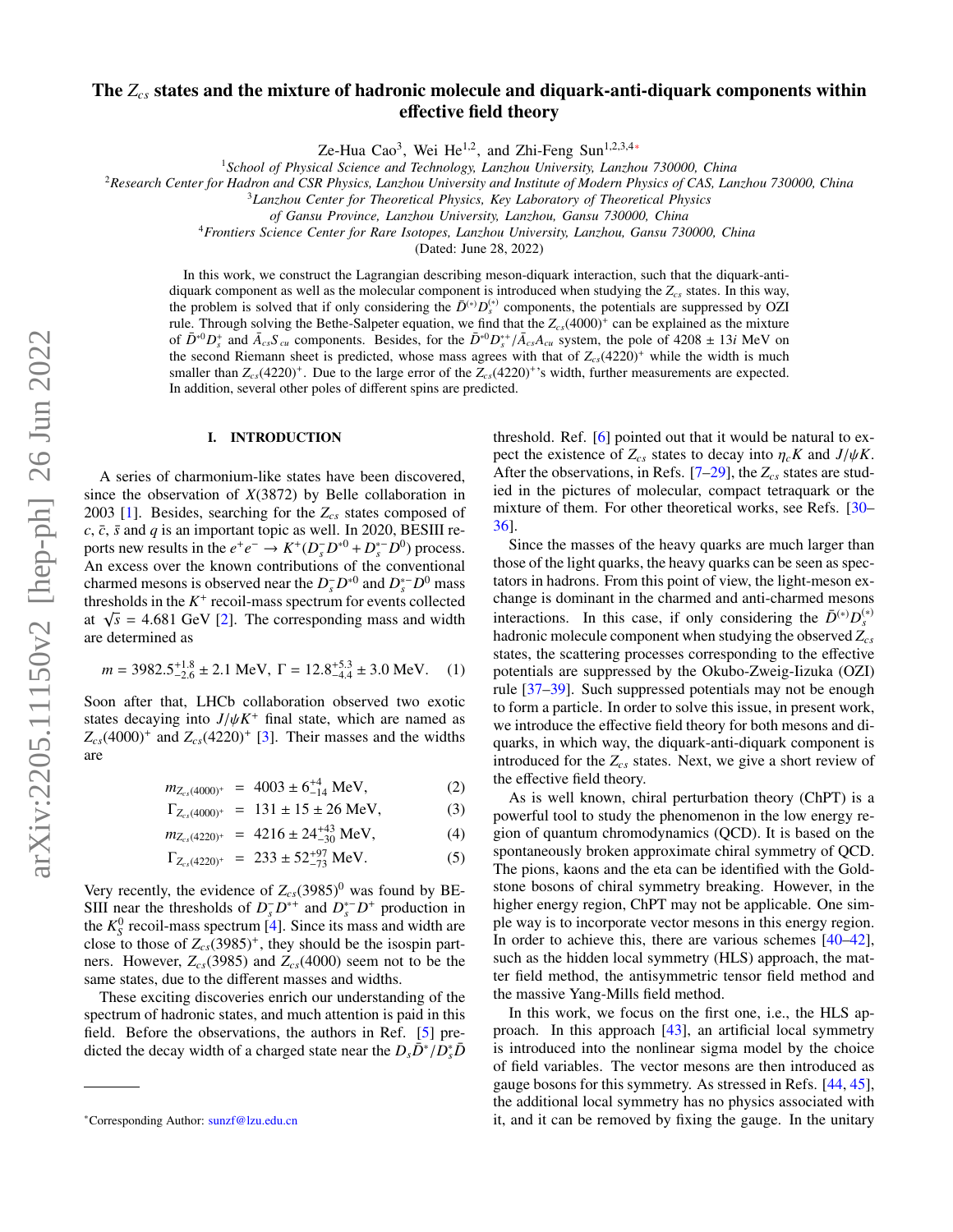

<span id="page-1-0"></span>FIG. 1: The diagrams of mesons into mesons and mesons into diquark-anti-diquark.

gauge, the symmetry reduces to a nonlinear realisation of chiral symmetry, under which the vector fields transform inhomogeneously. In this work, we treat the mesons and diquarks as point-like particles, and extend the HLS to construct the Lagrangian describing the interactions of them. For the papers containing the Lagrangians of light mesons and diquarks, one can refer to the Refs. [\[46](#page-5-10)[–49\]](#page-5-11). After obtaining the potentials of the *Zcs* states within the mixture of hadronic molecule and diquark-antidiquark components, we solve the Bethe-Salpeter equation of the on-shell factorized form. For this step, we follow the chiral unitary approach, which is successfully used in studying the molecular states, see, for instance, the Refs. [\[50](#page-5-12)[–53\]](#page-5-13).

The paper is organized as follows. In Sec. II, we discuss the necessity of diquark-anti-diquark component. In Sec. III, we introduce the construction of the Lagrangian incorporating mesons and diquarks under the HLS method. In Sec. IV and V, the effective potentials are calculated and the Bethe-Salpeter equation of the on-shell factorized form is given. After that, we show the result in Sec. VI. Finally, a short summary is given.

# II. THE NECESSITY OF DIQUARK-ANTIDIQUARK **COMPONENT**

If we only consider the meson-meson interactions for *Zcs* states, the corresponding scattering processes are OZI suppressed as shown in Fig.  $1(a)$  $1(a)$ . Note that the heavy quarks here are seen as spectators.

However, if we introduce the diquark-anti-diquark component, the issue above is naturally solved. The reason is that the meson-meson component into the diquark-anti-diquark component could occur via the exchange of a light diquark (see Fig. [1\(](#page-1-0)b)). In this way, the corresponding process is OZI allowed.

There are several types of diquarks. Each of the quarks is a color triplet, such that a diquark can be either a color antitriplet or a color sextet. However, only the color anti-triplet of the diquarks contributes since there is a repulsion between the quarks in the color sextet and an attraction in the color anti-triplet.

At the meson-diquark level, the diquark fields are depicted as

$$
S^{a} = \begin{pmatrix} 0 & S_{ud} & S_{us} \\ -S_{ud} & 0 & S_{ds} \\ -S_{us} & -S_{ds} & 0 \end{pmatrix}^{a}, \qquad (6)
$$

$$
A_{\mu}^{a} = \begin{pmatrix} A_{uu} & \frac{1}{\sqrt{2}} A_{ud} & \frac{1}{\sqrt{2}} A_{us} \\ \frac{1}{\sqrt{2}} A_{ud} & A_{dd} & \frac{1}{\sqrt{2}} A_{ds} \\ \frac{1}{\sqrt{2}} A_{us} & \frac{1}{\sqrt{2}} A_{ds} & A_{ss} \end{pmatrix}_{\mu}^{a}, \qquad (7)
$$

$$
S_c^a = \left(S_{cu} S_{cd} S_{cs}\right)^a, \tag{8}
$$

$$
A_{c\mu}^a = \left(A_{cu} A_{cd} A_{cs}\right)_{\mu}^a, \qquad (9)
$$

where  $S^a$  is the light scalar diquark,  $A^a_\mu$  the light axial vector diquark,  $S_c^a$  the charmed scalar diquark, and  $A_{c\mu}^a$  the charmed  $\alpha$  axial vector diquark. The superscript  $a = 1, 2, 3$  is the color index index.

#### III. THE LAGRANGIAN

In this work, we extend the HLS to the meson-diquark interaction sector, considering as well the chiral symmetry, parity, and charge conjugation. The constructed Lagrangian is shown below

<span id="page-1-1"></span>
$$
\mathcal{L} = e_1(iPD_\mu SA_c^{\mu\dagger} - iA_c^{\mu}D_\mu S^{\dagger}P^{\dagger})
$$
  
+
$$
+e_2(iPA_\mu D^\mu S_c^{\dagger} - iD^\mu S_c A_\mu^{\dagger}P^{\dagger})
$$
  
+
$$
+e_3(\epsilon^{\mu\nu\alpha\beta}PA_{\mu\nu}A_{\alpha\beta}^{\dagger} + \epsilon^{\mu\nu\alpha\beta}A_{\alpha\alpha\beta}A_{\mu\nu}^{\dagger}P^{\dagger})
$$
  
+
$$
+e_4(iP_\mu^*D^\mu SS_c^{\dagger} - iS_cD^\mu S^{\dagger}P_\mu^{\dagger})
$$
  
+
$$
+e_5(\epsilon^{\mu\nu\alpha\beta}P_\mu^*D_\nu SA_{\alpha\alpha\beta}^{\dagger} + \epsilon^{\mu\nu\alpha\beta}A_{\alpha\alpha\beta}D_\nu S^{\dagger}P_\mu^{\dagger})
$$
  
+
$$
+e_6(\epsilon^{\mu\nu\alpha\beta}P_\mu^*A_{\nu\alpha}D_\beta S_c^{\dagger} + \epsilon^{\mu\nu\alpha\beta}D_\beta S_c A_{\nu\alpha}^{\dagger}P_\mu^{\dagger})
$$
  
+
$$
+e_7(iP_\mu^*A^{\mu\nu}A_c^{\dagger} - iA_{\alpha\nu}A^{\mu\nu\dagger}P_\mu^{\dagger})
$$
  
+
$$
+e_8(iP_\mu^*A_\nu A_c^{\mu\nu\dagger} - iA_c^{\mu\nu}A_\nu^{\dagger}P_\mu^{\dagger})
$$
  
+
$$
+e_9(iP_\mu^*A^\mu A_c^{\nu\dagger} - iA_c^{\nu}A^{\mu\dagger}P_\mu^{\dagger})
$$
, (10)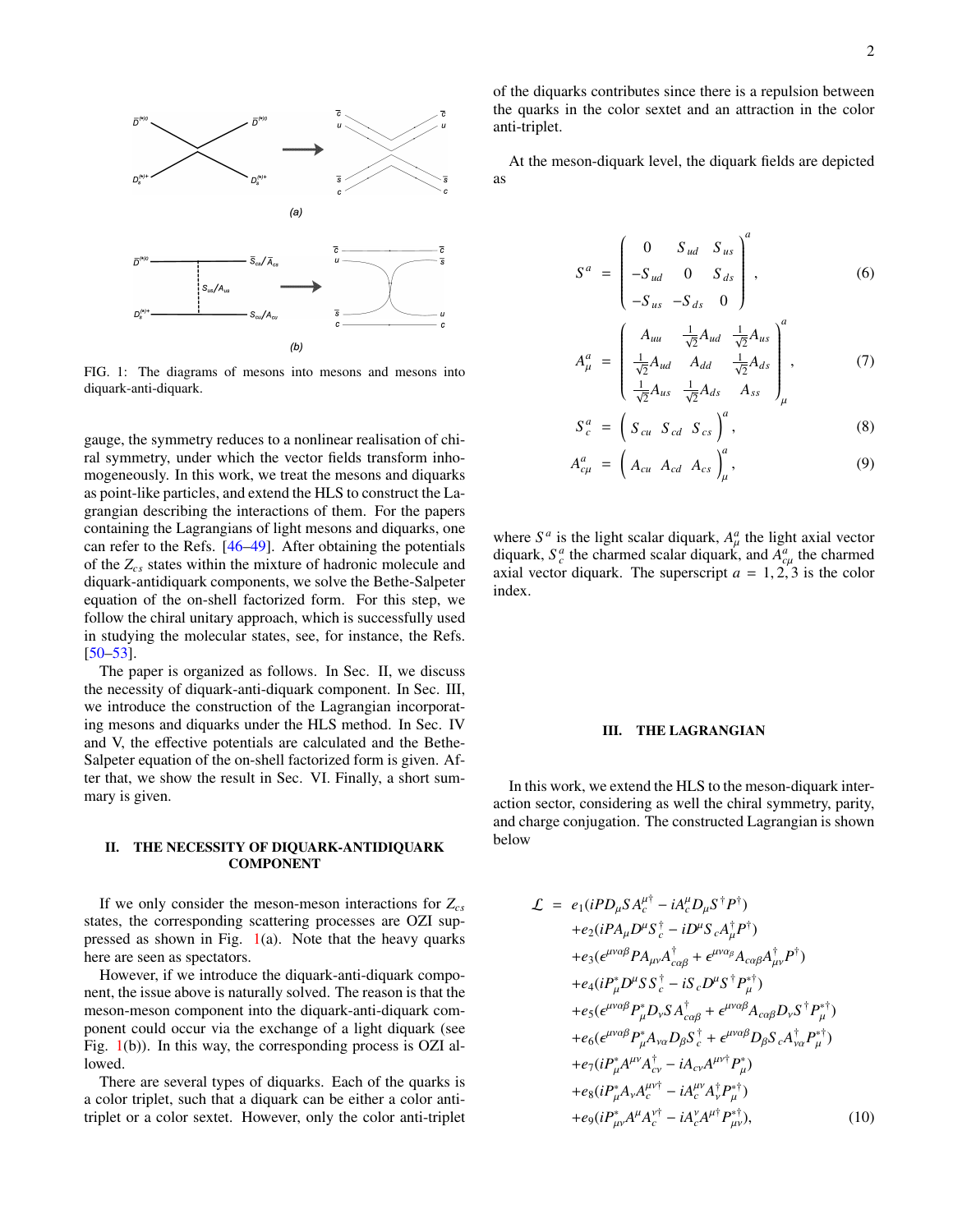where

$$
P = (D^0, D^+, D_s^+), P_\tau^* = (D^{*0}, D^{*+}, D_s^{*+})_\tau, \qquad (11)
$$

$$
D_{\mu}P = \partial_{\mu}P + iP\alpha_{\parallel\mu}^{\dagger} = \partial_{\mu}P + iP\alpha_{\parallel\mu}, \qquad (12)
$$

$$
D_{\mu}P_{\tau}^* = \partial_{\mu}P_{\tau}^* + iP_{\tau}^* \alpha_{\|\mu}^* = \partial_{\mu}P_{\tau}^* + iP_{\tau}^* \alpha_{\|\mu}, \qquad (13)
$$

$$
\alpha_{\perp\mu} = (\partial_{\mu}\xi_R\xi_R^{\dagger} - \partial_{\mu}\xi_L\xi_L^{\dagger})/(2i),\tag{14}
$$

$$
\alpha_{\|\mu} = (\partial_{\mu} \xi_R \xi_R^{\dagger} + \partial_{\mu} \xi_L \xi_L^{\dagger}) / (2i), \tag{15}
$$

$$
\hat{\alpha}_{\perp\mu} = (D_{\mu}\xi_R\xi_R^{\dagger} - D_{\mu}\xi_L\xi_L^{\dagger})/(2i),\tag{16}
$$

$$
\hat{\alpha}_{\parallel \mu} = (D_{\mu} \xi_R \xi_R^{\dagger} + D_{\mu} \xi_L \xi_L^{\dagger})/(2i), \tag{17}
$$

$$
\xi_L = e^{i\sigma/F_\sigma}e^{-im/(2F_\pi)}, \xi_R = e^{i\sigma/F_\sigma}e^{im/(2F_\pi)}, \qquad (18)
$$

$$
A_{\mu\nu}^a = D_{\mu}A_{\nu}^a - D_{\nu}A_{\mu}^a, A_{c\mu\nu}^a = D_{\mu}A_{c\nu}^a - D_{\nu}A_{c\mu}^a, \quad (19)
$$

$$
D_{\mu}A_{\nu}^{a} = \partial_{\mu}A_{\nu}^{a} - iV_{\mu}A_{\nu}^{a} - iA_{\nu}^{a}V_{\mu}^{T}, \qquad (20)
$$

$$
D_{\mu}S^{a} = \partial_{\mu}S^{a} - iV_{\mu}S^{a} - iS^{a}V_{\mu}^{T}, \qquad (21)
$$

$$
D_{\mu}A_{c\nu}^{a} = \partial_{\mu}A_{c\nu}^{a} - iA_{c\nu}^{a}\alpha_{\|\mu}^{T}, \ D_{\mu}S_{c}^{a} = \partial_{\mu}S_{c}^{a} - iS_{c}^{a}\alpha_{\|\mu}^{T} \tag{22}
$$

with the pseudoscalar meson fields

$$
\Phi = \begin{pmatrix} \frac{\sqrt{3}\pi^{0} + \eta_{8} + \sqrt{2}\eta_{0}}{\sqrt{3}} & \sqrt{2}\pi^{+} & \sqrt{2}K^{+} \\ \sqrt{2}\pi^{-} & \frac{-\sqrt{3}\pi^{0} + \eta_{8} + \sqrt{2}\eta_{0}}{\sqrt{3}} & \sqrt{2}K^{0} \\ \sqrt{2}K^{-} & \sqrt{2}\bar{K}^{0} & \frac{-2\eta_{8} + \sqrt{2}\eta_{0}}{\sqrt{3}} \end{pmatrix}, (23)
$$

and the gauge boson fields

$$
V_{\mu} = \frac{g_V}{\sqrt{2}} \begin{pmatrix} \frac{1}{\sqrt{2}} (\rho^0 + \omega) & \rho^+ & K^{*+} \\ \rho^- & -\frac{1}{\sqrt{2}} (\rho^0 - \omega) & K^{*0} \\ K^{*-} & \bar{K}^{*0} & \phi \end{pmatrix}_{\mu} . \quad (24)
$$

The pion decay constant  $F_{\pi} = 93$  MeV. In the unitary gauge,<br>i.e.  $\pi = 0$ , we have  $\xi = \xi - e^{-i\Phi/(2F_{\pi})}$ . The e  $(i = 1, 2, \ldots, 0)$ i.e.,  $\sigma = 0$ , we have  $\xi_L = \xi_R = e^{-i\Phi/(2F_\pi)}$ . The  $e_i$  (*i* = 1, 2, ..., 9) are the coupling constants.

### IV. THE EFFECTIVE POTENTIALS

With the constructed Lagrangian in Eq.  $(10)$ , we calculate the potentials of two mesons into diquark-anti-diquark, which are shown in the following

$$
V^{\bar{D}^{*0}D_s^+ \to \bar{A}_{cs}^a S_{cu}^a} = -\frac{e_2 \sqrt{m_{S_{cu}} m_{D_s^+} m_{\bar{A}_{cs}} m_{\bar{D}^{*0}}}}{2 m_{A_{us}}^2} \left( e_8 \frac{s - m_{\bar{A}_{cs}}^2 - m_{S_{cu}}^2}{2} + e_9 \frac{m_{\bar{D}^{*0}}^2 + m_{S_{cu}}^2 - u}{2} \right) \vec{\epsilon}_1 \cdot \vec{\epsilon}_3^{\dagger}, \tag{25}
$$

$$
V^{\bar{D}^0 D_s^{*+} \to \bar{S}_{cs}^a A_{cu}^a} = -\frac{e_2 \sqrt{m_{\bar{D}^0} m_{\bar{S}_{cs}} m_{A_{cu}} m_{D_s^{*+}}}}{2 m_{A_{us}}^2} \left( e_8 \frac{s - m_{\bar{S}_{cs}}^2 - m_{A_{cu}}^2}{2} + e_9 \frac{m_{D_s^{*+}}^2 + m_{\bar{S}_{cs}}^2 - u}{2} \right) \vec{\epsilon}_2 \cdot \vec{\epsilon}_4^{\dagger},
$$
(26)

$$
V^{\bar{D}^{*0}D_s^{*+} \to \bar{A}_{cs}^a A_{cu}^a} = -\frac{1}{2} \sqrt{m_{\bar{D}^{*0}} m_{\bar{A}_{cs}} m_{A_{cu}} m_{D_s^{*+}}} \left( e_8^2 \frac{s - m_{\bar{A}_{cs}}^2 - m_{\bar{A}_{cu}}^2}{2} + e_8 e_9 \frac{m_{D_s^{*+}}^2 + m_{\bar{A}_{cs}}^2 + m_{\bar{D}^{*0}}^2 + m_{\bar{A}_{cu}}^2 - 2u}{2} + e_9^2 \frac{s - m_{\bar{D}^{*0}}^2 - m_{D_s^{*+}}^2}{2} \right) \frac{1}{m_{A_{us}}^2} \vec{\epsilon}_1 \cdot \vec{\epsilon}_3^{\dagger} \vec{\epsilon}_2 \cdot \vec{\epsilon}_4^{\dagger} \tag{27}
$$

with  $s = (p_1 + p_2)^2$  and  $u = (p_1 - p_4)^2$ . Here, other amplitudes are negligible due to the OZI suppressed processes and the very small momentums of the initial and final particles.

Then we project the polarization vector products into different spin states

$$
\mathcal{P}(1) = \vec{\epsilon}_1 \cdot \vec{\epsilon}_3^{\dagger} = \vec{\epsilon}_2 \cdot \vec{\epsilon}_4^{\dagger}, \tag{28}
$$

$$
\mathcal{P}'(0) = \frac{1}{3} \vec{\epsilon}_1 \cdot \vec{\epsilon}_2 \vec{\epsilon}_3^{\dagger} \cdot \vec{\epsilon}_4^{\dagger}, \qquad (29)
$$

$$
\mathcal{P}'(1) = \frac{1}{2} (\vec{\epsilon}_1 \cdot \vec{\epsilon}_3^{\dagger} \vec{\epsilon}_2 \cdot \vec{\epsilon}_4^{\dagger} - \vec{\epsilon}_1 \cdot \vec{\epsilon}_4^{\dagger} \vec{\epsilon}_2 \cdot \vec{\epsilon}_3^{\dagger}), \qquad (30)
$$

$$
\mathcal{P}'(2) = \frac{1}{2} (\vec{\epsilon}_1 \cdot \vec{\epsilon}_3^{\dagger} \vec{\epsilon}_2 \cdot \vec{\epsilon}_4^{\dagger} + \vec{\epsilon}_1 \cdot \vec{\epsilon}_4^{\dagger} \vec{\epsilon}_2 \cdot \vec{\epsilon}_3^{\dagger}) - \frac{1}{3} \vec{\epsilon}_1 \cdot \vec{\epsilon}_2 \vec{\epsilon}_3^{\dagger} \cdot \vec{\epsilon}_4^{\dagger}.
$$
 (31)

# V. THE BETHE-SALPETER EQUATION IN THE ON-SHELL FACTORIZED FORM

With the effective potentials obtained above, we utilize the Bethe-Salpeter equation of the on-shell factorized form to calculate the T-matrix considering the coupled-channel effect, i.e.,

$$
T = (I - VG)^{-1}V.
$$
 (32)

Here, *V* is the matrix of the effective potential, and *G* is the matrix of the two-particle loop function whose non-zero element has the form of

$$
G_{ii} = i \int \frac{d^4q}{(2\pi)^4} \frac{1}{q^2 - m_{i1}^2 + i\epsilon} \frac{1}{(P - q)^2 - m_{i2}^2 + i\epsilon},
$$
 (33)

where  $P_{\mu}$  is the four momentum of the two particles,  $q_{\mu}$  is the four momentum of one of the particles,  $m_{i1}$  and  $m_{i2}$  are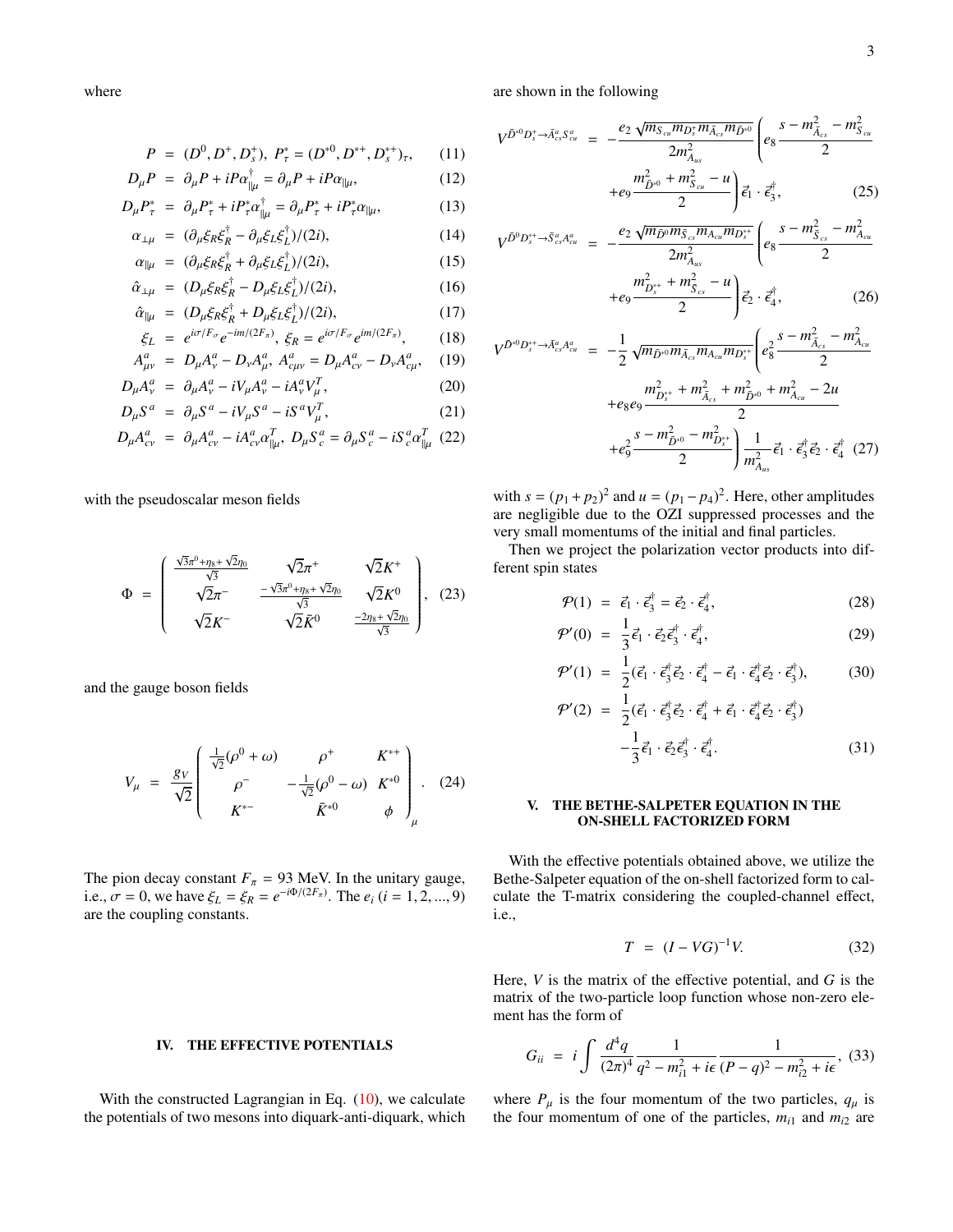<span id="page-3-1"></span> $e_1$  (GeV<sup>-1</sup>)  $|e_2$  (GeV<sup>-1</sup>)<sup>|</sup> )  $\left|e_3 \right.$  (GeV<sup>-2</sup>)  $\left|e_4 \right.$  (GeV<sup>-1</sup>) )  $e_5$  (GeV<sup>-2</sup>)  $-6.939$  4.161  $\pm 1.520$  4.039  $\pm 1.588$  $e_6$  (GeV<sup>-2</sup>)  $e_7$  (GeV<sup>-1</sup>)  $e_8$  (GeV<sup>−1</sup>) )  $|e_9$  (GeV<sup>-1</sup>)  $\pm 2.595$  -2.840 -16.778 11.098

TABLE I: The values of the low energy constants in the Lagrangian.

the masses of the particles in the loop, *i* is the label of the channel. The above loop integral is logarithmically divergent, which can be regularized by the three-momentum-cutoff. The expression of the cutoff-regularized loop function has been calculated in Ref. [\[54\]](#page-5-14), i.e.,

<span id="page-3-0"></span>
$$
G_{ii} = \frac{1}{32\pi^{2}} \left\{ \frac{\nu}{s} \left[ \log \frac{s - \Delta + \nu \sqrt{1 + \frac{m_{i1}^{2}}{q_{max}^{2}}}}{-s + \Delta + \nu \sqrt{1 + \frac{m_{i1}^{2}}{q_{max}^{2}}}} \right. \right. \\ \left. + \log \frac{s + \Delta + \nu \sqrt{1 + \frac{m_{i2}^{2}}{q_{max}^{2}}} \right] - \frac{\Delta}{s} \log \frac{m_{i1}^{2}}{m_{i2}^{2}}}{-s - \Delta + \nu \sqrt{1 + \frac{m_{i1}^{2}}{q_{max}^{2}}} \left. - \frac{\Delta}{s} \log \frac{m_{i1}^{2}}{m_{i2}^{2}} \right. \\ \left. + \frac{2\Delta}{s} \log \frac{1 + \sqrt{1 + \frac{m_{i1}^{2}}{q_{max}^{2}}} + \log \frac{m_{i1}^{2}m_{i2}^{2}}{q_{max}^{4}}}{1 + \sqrt{1 + \frac{m_{i2}^{2}}{q_{max}^{2}}} \right) + \log \left( \frac{m_{i1}^{2}}{q_{max}^{2}} \right) \right\} (34)
$$

with  $q_{max}$  the cutoff,  $\Delta = m_{i2}^2 - m_{i1}^2$ , and  $v = \sqrt{[s - (m_{i1} + m_{i2})^2][s - (m_{i1} - m_{i2})^2]}.$  $[s - (m_{i1} + m_{i2})^2][s - (m_{i1} - m_{i2})^2].$ 

Eq. [\(34\)](#page-3-0) justifies on the first Riemann sheet, on which the bound state can be found. In order to look for the pole of resonance or virtual state, we need to extrapolate the loop function to the second Riemann sheet by a continuation via

$$
G_{ii}^H = G_{ii}^I + i\frac{\nu}{8\pi s}.\tag{35}
$$

Since the amplitudes close to a pole behave like

$$
T_{ij} = \frac{g_i g_j}{s - s_R},\tag{36}
$$

we can calculate the couplings to each channel from the residue of the amplitudes.

#### VI. NUMERICAL RESULTS

In the Lagrangian shown above, there are 9 unknown constants. To determine them, we approximately use the quarkpair-creation model. Their values are given in Tab. [I.](#page-3-1) The masses of diquarks are taken from Ref. [\[55\]](#page-5-15). Because the

<span id="page-3-2"></span>TABLE II: The pole positions depending on the cutoff *qmax* in the two meson loop function. RS-I and RS-II stand for the first and the second Riemann sheets, respectively. In the case of  $\bar{D}^{*0}D_s^{*+}/\bar{A}_{cs}A_{cu}$ , the spin of the states can be 0, 1 and 2. All the values are in the unit the spin of the states can be 0, 1 and 2. All the values are in the unit of MeV.

| $q_{max}$                                                                       |      | 1360 | 1385                                            | 1410 |
|---------------------------------------------------------------------------------|------|------|-------------------------------------------------|------|
| $\bar{D}^{*0}D_s^*/\bar{A}_{cs}S_{cu}$ RS-II 4018 ± i46 4013 ± i42 4009 ± i39   |      |      |                                                 |      |
|                                                                                 |      |      | RS-II $ 4209 \pm i13 4208 \pm i13 4207 \pm i12$ |      |
| $\bar{D}^{*0}D_s^{*+}/\bar{A}_{cs}A_{cu}$ RS-II                                 |      | 4105 | 4106                                            | 4107 |
|                                                                                 | RS-I | 4088 | 4091                                            | 4093 |
| $\bar{D}^0 D_s^{*+}/\bar{S}_{cs} A_{cu}$ RS-II 4115 ± i69 4112 ± i66 4108 ± i64 |      |      |                                                 |      |

relative phase between the amplitudes obtained from the Lagrangian and the quark-pair-creation model can not be completely fixed, the values of  $(e_7, e_8, e_9)$  are possibly chosen as  $(2.840 \text{ GeV}^{-1}, -11.098 \text{ GeV}^{-1}, 16.778 \text{ GeV}^{-1})$  and  $(-16.778 \text{ GeV}^{-1}, -2.840 \text{ GeV}^{-1})$  respectively where  $\text{GeV}^{-1}$ , -2.840  $\text{GeV}^{-1}$ , -2.840  $\text{GeV}^{-1}$ ), respectively, where we omit the unphysical ones. Next we use the values in Tab we omit the unphysical ones. Next we use the values in Tab. [I,](#page-3-1) and discuss the other cases finally.

By solving the Bethe-Salpeter equation, we find the pole positions. In Tab. [II,](#page-3-2) we show the dependence of the pole positions on the cutoff. The spins of  $\bar{D}^{*0}D_s^{\dagger}/\bar{A}_{cs}S_{cu}$  and  $\bar{D}^{0}D^{*+}/\bar{S}$  *A* systems are 1. In the case of  $\bar{D}^{*0}D^{*+}/\bar{A}$  *A*  $\bar{D}^0 D_s^{*+}/\bar{S}_{cs}A_{cu}$  systems are 1. In the case of  $\bar{D}^{*0} D_s^{*+}/\bar{A}_{cs}A_{cu}$ ,<br>the spin of the states can be 0.1 and 2 since the pole positions the spin of the states can be 0, 1 and 2, since the pole positions are the same for all these spins.

For the  $\bar{D}^{*0}D_s^+/\bar{A}_{cs}S_{cu}$  system, if the cutoff is chosen as  $\epsilon_{cs} = 1385$  MeV we get a resonance with the pole posi $q_{max}$  = 1385 MeV, we get a resonance with the pole position at  $(4013 \pm 42i)$  MeV on the second Riemann sheet. The mass of this resonance is consistent with that of  $Z_{cs}(4000)^+$ , and the width about 84 MeV is close to the lower limit of the  $Z_{cs}(4000)^+$  width. That is to say,  $Z_{cs}(4000)^+$  is identified as the mixture of  $\bar{D}^{*0}_{s} D^+_{s}$  and  $\bar{A}_{cs} S_{cu}$  components. The module of the coupling to  $\bar{D}^{*0}\bar{D}^+_s$  ( $\bar{A}_{cs}S_{cu}$ ) channel is calculated as 9.80 GeV (18.60 GeV), which means that the  $\bar{A}_{cs}S_{cu}$  component is dominant.

For the  $\bar{D}^{*0}D_s^{*+}/\bar{A}_{cs}A_{cu}$  system of spin 1, if choosing the toff as 1385 MeV a resonance at  $(4208 + 13i)$  MeV on the cutoff as 1385 MeV, a resonance at  $(4208 \pm 13i)$  MeV on the second Riemann sheet is obtained with the modules of the couplings  $|g_{\bar{D}^{*0}D_s^{*+}}| = 4.88$  GeV and  $|g_{\bar{A}_{cs}A_{cu}}| = 7.62$  GeV. The mass is in agreement with the one of  $Z$  (4220)<sup>+</sup> however the mass is in agreement with the one of  $Z_{cs}(4220)^+$ , however, the width is much smaller than that of  $Z_{cs}(4220)^+$ . We suggest the experiments make further measurements, since the error of the width by LHCb is very large. Meanwhile, we predict a virtual state on the second Riemann sheet of 4106 MeV, and a bound state on the first Riemann sheet of 4091 MeV. The modules of the couplings of the virtual state and the bound state to  $\bar{D}^{*0}D_s^{*+}$  ( $\bar{A}_{cs}A_{cu}$ ) channel are 4.39 GeV (8.02 GeV) and 7.79 GeV (11.27 GeV), respectively. For spin 0 and 2, the obtained pole positions are the same as those of spin 1.

For the  $\bar{D}^0 D_s^{*+} / \bar{S}_{cs} A_{cu}$  system, with the cutoff  $q_{max} = 1385$ <br>eV there is a pole at (4112 + 66*i*) MeV. The modules of the MeV, there is a pole at  $(4112 \pm 66i)$  MeV. The modules of the couplings to  $\bar{D}^0 D_s^{*+}$  and  $\bar{S}_{cs} A_{cu}$  are 9.12 GeV and 16.27 GeV, respectively.

As discussed above, there are two other choices of the cou-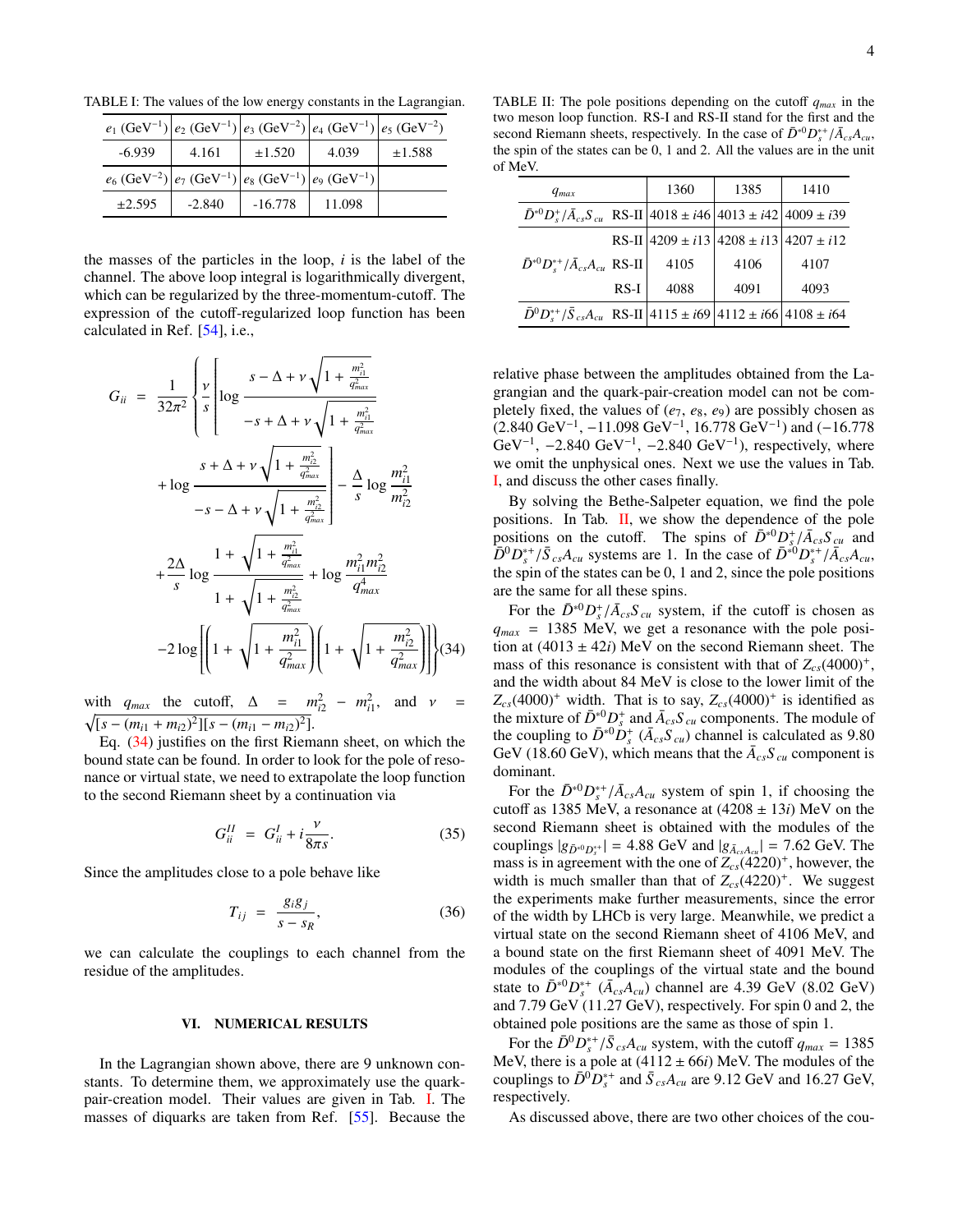pling constants *e*7, *e*<sup>8</sup> and *e*9. However, if choosing these values, we can neither explain the  $Z_{cs}(4000)^+$  and  $Z_{cs}(4220)^+$  nor explain the *Zcs*(3985) observed by BESIII.

For the further experiments, as well as the  $J/\psi K$  channel as measured by LHCb, the  $J/\psi K^*$  channel may also be of im-<br>portance since the resonances of spin 0 and spin 2 would be portance, since the resonances of spin 0 and spin 2 would be observed in this channel.

#### VII. SUMMARY

In this work, applying the HLS approach to the mesondiquark sector, we construct the Lagrangian to describe the corresponding interactions. And we study the *Zcs* states as the mixture of the hadronic molecule and the diquark-antidiquark components. It is in this way the problem is solved that if considering only the pure molecular component, the interaction is OZI suppressed.

With the potentials obtained by using the Lagrangian, we solve the Bethe-Salpeter equation. We find three resonances of spin 1 with the pole positions on the second Riemann sheet of (4013 ± 42*i*) MeV, (4208 ± 13*i*) MeV, (4112 ± 66*i*) MeV for  $\bar{D}^{*0}D_s^*/\bar{A}_{cs}S_{cu}$ ,  $\bar{D}^{*0}D_s^*/\bar{A}_{cs}A_{cu}$  and  $\bar{D}^0D_s^{*}/\bar{S}_{cs}A_{cu}$  sys-<br>tems respectively. The first resonance is identified as the tems, respectively. The first resonance is identified as the

 $Z_{cs}(4000)^+$ , since the calculated mass agrees with the value by LHCb, and the obtained width is close to the lower limit of the LHCb data. The mass of the second resonance agrees with that of  $Z_{cs}(4220)^+$ , however, the width is much smaller than that of  $Z_{cs}(4220)^+$ . Due to the large error of the experimental data of  $Z_{cs}(4220)^+$  width, further experiments are expected. There are as well a bound state and a virtual state with the masses around 4100 MeV and spins  $J = 1$  for  $\bar{D}^{*0}D^{*+}_{s}/\bar{A}_{cs}A_{cu}$ <br>system. For spins 0 and 2 of  $\bar{D}^{*0}D^{*+}/\bar{A}$  4 system, the obsystem. For spins 0 and 2 of  $\overline{D}^{*0}D_s^{*+}/\overline{A}_{cs}A_{cu}$  system, the obtained pole positions are the same as those of the spin 1 case tained pole positions are the same as those of the spin 1 case. For all these states, the dominant channels are the diquarkanti-diquark channels. Further experiments are expected to explore all these states. Besides the  $J/\psi K$  channel, the  $J/\psi K^*$ <br>channel may also be important channel may also be important.

# Acknowledgments

This project is supported by the National Natural Science Foundation of China (NSFC) under Grants No. 11965016 and 11705069. We would like to thank Lanzhou Center for Theoretical Physics for the support to this project under the Grant No. 12047501 (NSFC). In this work, Ze-Hua Cao and Wei He contribute equally.

- <span id="page-4-0"></span>[1] S. K. Choi *et al.* [Belle], Phys. Rev. Lett. 91, 262001 (2003) doi:10.1103/PhysRevLett.91.262001 [arXiv:hep-ex/0309032 [hep-ex]].
- <span id="page-4-1"></span>[2] M. Ablikim *et al.* [BESIII], Phys. Rev. Lett. 126, no.10, 102001 (2021) doi:10.1103/PhysRevLett.126.102001 [arXiv:2011.07855 [hep-ex]].
- <span id="page-4-2"></span>[3] R. Aaij *et al.* [LHCb], Phys. Rev. Lett. 127, no.8, 082001 (2021) doi:10.1103/PhysRevLett.127.082001 [arXiv:2103.01803 [hep-ex]].
- <span id="page-4-3"></span>[4] M. Ablikim *et al.* [BESIII], [arXiv:2204.13703 [hep-ex]].
- <span id="page-4-4"></span>[5] J. M. Dias, X. Liu and M. Nielsen, Phys. Rev. D 88, no.9, 096014 (2013) doi:10.1103/PhysRevD.88.096014 [arXiv:1307.7100 [hep-ph]].
- <span id="page-4-5"></span>[6] M. B. Voloshin, Phys. Lett. B 798, 135022 (2019) doi:10.1016/j.physletb.2019.135022 [arXiv:1901.01936 [hepph]].
- <span id="page-4-6"></span>[7] L. Meng, B. Wang and S. L. Zhu, Phys. Rev. D 102, no.11, 111502 (2020) doi:10.1103/PhysRevD.102.111502 [arXiv:2011.08656 [hep-ph]].
- [8] Z. Yang, X. Cao, F. K. Guo, J. Nieves and M. P. Valderrama, Phys. Rev. D 103, no.7, 074029 (2021) doi:10.1103/PhysRevD.103.074029 [arXiv:2011.08725 [hep-ph]].
- [9] B. D. Wan and C. F. Qiao, Nucl. Phys. B 968, 115450 (2021) doi:10.1016/j.nuclphysb.2021.115450 [arXiv:2011.08747 [hep-ph]].
- [10] P. G. Ortega, D. R. Entem and F. Fernandez, Phys. Lett. B 818, 136382 (2021) doi:10.1016/j.physletb.2021.136382 [arXiv:2103.07871 [hep-ph]].
- [11] H. X. Chen, Phys. Rev. D 105, no.9, 094003 (2022) doi:10.1103/PhysRevD.105.094003 [arXiv:2103.08586 [hepph]].
- [12] L. Meng, B. Wang, G. J. Wang and S. L. Zhu, Sci.

Bull. 66, 2065-2071 (2021) doi:10.1016/j.scib.2021.06.026 [arXiv:2104.08469 [hep-ph]].

- [13] M. J. Yan, F. Z. Peng, M. Sánchez Sánchez and M. Pavon Valderrama, Phys. Rev. D 104, no.11, 114025 (2021) doi:10.1103/PhysRevD.104.114025 [arXiv:2102.13058 [hepph]].
- [14] Y. J. Xu, Y. L. Liu, C. Y. Cui and M. Q. Huang, Phys. Rev. D 104, no.9, 094028 (2021) doi:10.1103/PhysRevD.104.094028 [arXiv:2011.14313 [hep-ph]].
- [15] B. Wang, L. Meng and S. L. Zhu, Phys. Rev. D 103, no.2, L021501 (2021) doi:10.1103/PhysRevD.103.L021501 [arXiv:2011.10922 [hep-ph]].
- [16] P. P. Shi, F. Huang and W. L. Wang, Phys. Rev. D 103, no.9, 094038 (2021) doi:10.1103/PhysRevD.103.094038 [arXiv:2105.02397 [hep-ph]].
- [17] L. Maiani, A. D. Polosa and V. Riquer, Sci. Bull. 66, 1616-1619 (2021) doi:10.1016/j.scib.2021.04.040 [arXiv:2103.08331 [hep-ph]].
- [18] G. Yang, J. Ping and J. Segovia, Phys. Rev. D 104, no.9, 094035 (2021) doi:10.1103/PhysRevD.104.094035 [arXiv:2109.04311 [hep-ph]].
- [19] J. F. Giron, R. F. Lebed and S. R. Martinez, Phys. Rev. D 104, no.5, 054001 (2021) doi:10.1103/PhysRevD.104.054001 [arXiv:2106.05883 [hep-ph]].
- [20] Z. G. Wang, Chin. Phys. C 45, no.7, 073107 (2021) doi:10.1088/1674-1137/abfa83 [arXiv:2011.10959 [hep-ph]].
- [21] M. Karliner and J. L. Rosner, Phys. Rev. D 104, no.3, 034033 (2021) doi:10.1103/PhysRevD.104.034033 [arXiv:2107.04915 [hep-ph]].
- [22] S. Han and L. Y. Xiao, Phys. Rev. D 105, no.5, 054008 (2022) doi:10.1103/PhysRevD.105.054008
- [23] X. Chen, Y. Tan and Y. Chen, Phys. Rev. D 104, no.1, 014017 (2021) doi:10.1103/PhysRevD.104.014017 [arXiv:2103.07347